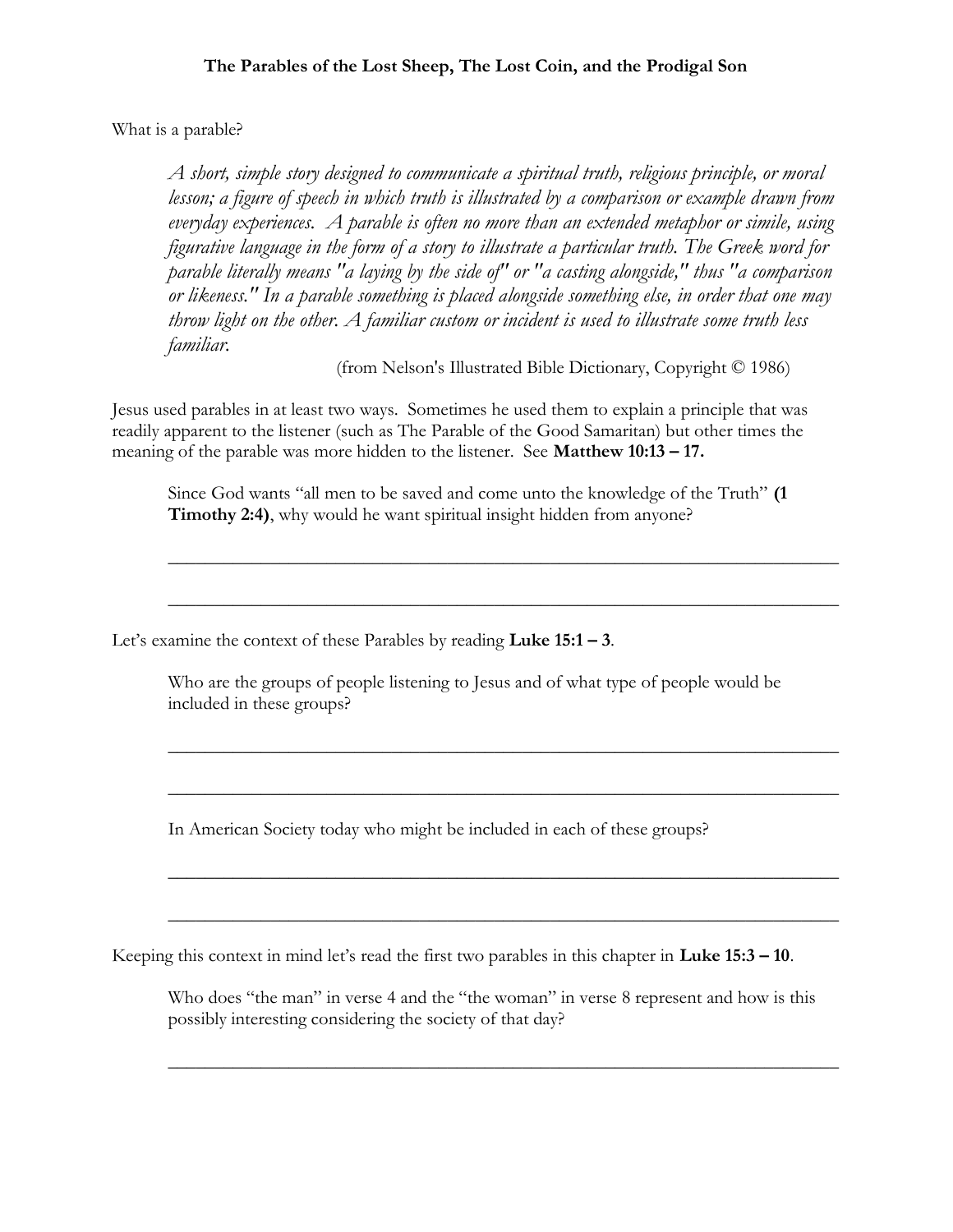Who does the lost sheep and the lost coin represent and how are these examples similar and different from each other?

 $\overline{\phantom{a}}$  , and the contract of the contract of the contract of the contract of the contract of the contract of the contract of the contract of the contract of the contract of the contract of the contract of the contrac

 $\overline{\phantom{a}}$  , and the contract of the contract of the contract of the contract of the contract of the contract of the contract of the contract of the contract of the contract of the contract of the contract of the contrac

\_\_\_\_\_\_\_\_\_\_\_\_\_\_\_\_\_\_\_\_\_\_\_\_\_\_\_\_\_\_\_\_\_\_\_\_\_\_\_\_\_\_\_\_\_\_\_\_\_\_\_\_\_\_\_\_\_\_\_\_\_\_\_\_\_\_

 $\overline{\phantom{a}}$  , and the contract of the contract of the contract of the contract of the contract of the contract of the contract of the contract of the contract of the contract of the contract of the contract of the contrac

 $\overline{\phantom{a}}$  , and the contract of the contract of the contract of the contract of the contract of the contract of the contract of the contract of the contract of the contract of the contract of the contract of the contrac

 $\mathcal{L}_\mathcal{L} = \mathcal{L}_\mathcal{L} = \mathcal{L}_\mathcal{L} = \mathcal{L}_\mathcal{L} = \mathcal{L}_\mathcal{L} = \mathcal{L}_\mathcal{L} = \mathcal{L}_\mathcal{L} = \mathcal{L}_\mathcal{L} = \mathcal{L}_\mathcal{L} = \mathcal{L}_\mathcal{L} = \mathcal{L}_\mathcal{L} = \mathcal{L}_\mathcal{L} = \mathcal{L}_\mathcal{L} = \mathcal{L}_\mathcal{L} = \mathcal{L}_\mathcal{L} = \mathcal{L}_\mathcal{L} = \mathcal{L}_\mathcal{L}$ 

 $\overline{\phantom{a}}$  , and the contract of the contract of the contract of the contract of the contract of the contract of the contract of the contract of the contract of the contract of the contract of the contract of the contrac

How does a lost sheep react to being caught and put over the shoulders of a shepherd?

What lesson(s) is(are) there for us in this?

How could Jesus say that the ninety-nine do not need to repent in verse 7?

Other thoughts/questions about these two parables?

Again, keeping in mind the context of who is listening to the parables in verses  $1 - 2$ , let's read The Parable of the Prodigal Son in Luke 15:11 – 32.

This parable is often called the parable of "The Prodigal Son" or "The Lost Son" but how does Jesus introduce this parable in verse 11?

 $\mathcal{L}_\mathcal{L} = \mathcal{L}_\mathcal{L} = \mathcal{L}_\mathcal{L} = \mathcal{L}_\mathcal{L} = \mathcal{L}_\mathcal{L} = \mathcal{L}_\mathcal{L} = \mathcal{L}_\mathcal{L} = \mathcal{L}_\mathcal{L} = \mathcal{L}_\mathcal{L} = \mathcal{L}_\mathcal{L} = \mathcal{L}_\mathcal{L} = \mathcal{L}_\mathcal{L} = \mathcal{L}_\mathcal{L} = \mathcal{L}_\mathcal{L} = \mathcal{L}_\mathcal{L} = \mathcal{L}_\mathcal{L} = \mathcal{L}_\mathcal{L}$ 

 $\frac{1}{2}$  ,  $\frac{1}{2}$  ,  $\frac{1}{2}$  ,  $\frac{1}{2}$  ,  $\frac{1}{2}$  ,  $\frac{1}{2}$  ,  $\frac{1}{2}$  ,  $\frac{1}{2}$  ,  $\frac{1}{2}$  ,  $\frac{1}{2}$  ,  $\frac{1}{2}$  ,  $\frac{1}{2}$  ,  $\frac{1}{2}$  ,  $\frac{1}{2}$  ,  $\frac{1}{2}$  ,  $\frac{1}{2}$  ,  $\frac{1}{2}$  ,  $\frac{1}{2}$  ,  $\frac{1$ 

 $\_$  ,  $\_$  ,  $\_$  ,  $\_$  ,  $\_$  ,  $\_$  ,  $\_$  ,  $\_$  ,  $\_$  ,  $\_$  ,  $\_$  ,  $\_$  ,  $\_$  ,  $\_$  ,  $\_$  ,  $\_$  ,  $\_$  ,  $\_$ 

Who does the father represent and who does each son represent in Jesus' audience?

What is so remarkable about the younger son's request in verse 12 and what is this saying about the younger son's attitude toward his father?

 $\overline{\phantom{a}}$  , and the contract of the contract of the contract of the contract of the contract of the contract of the contract of the contract of the contract of the contract of the contract of the contract of the contrac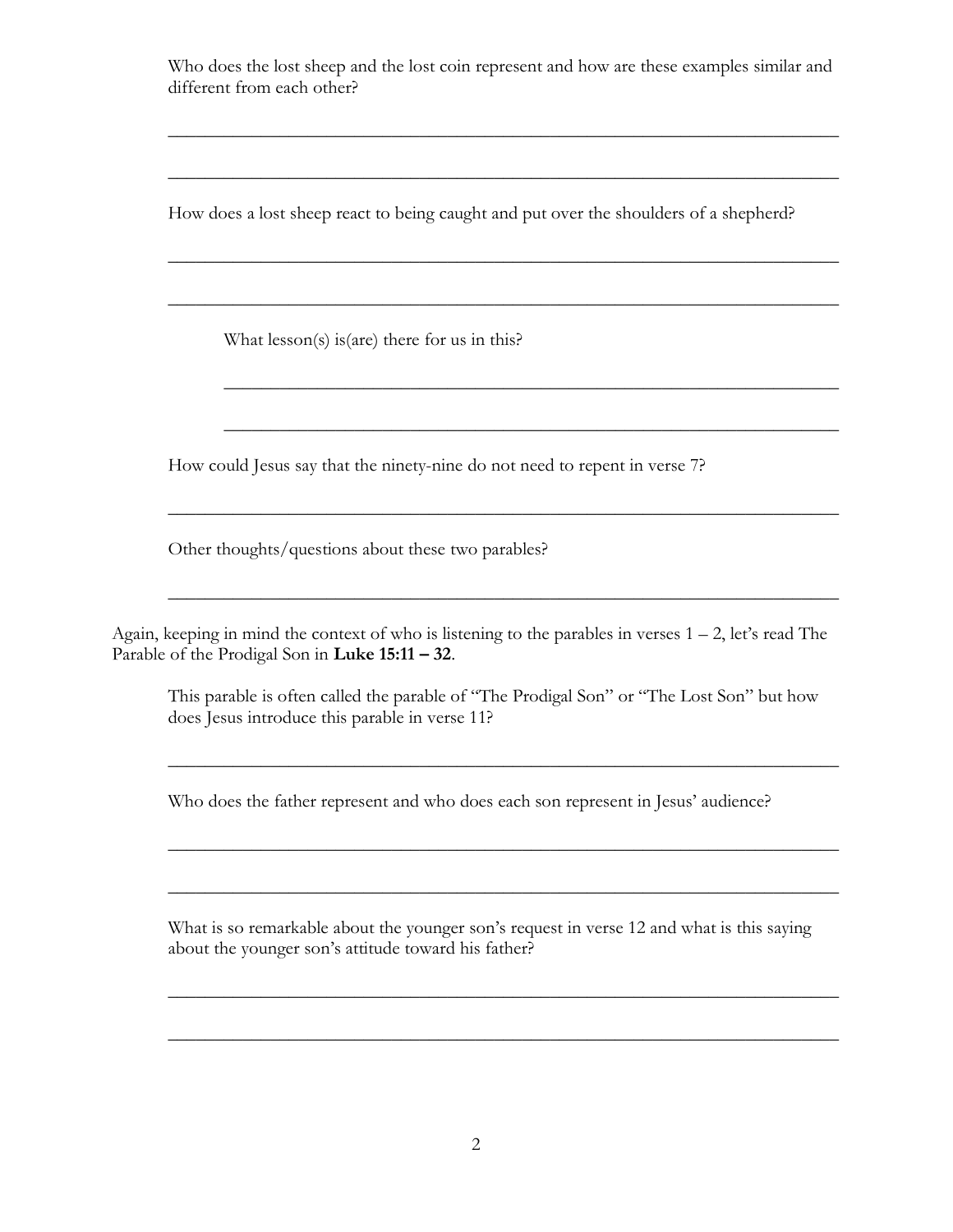Considering Jesus' audience what is the significance that the younger son ends up feeding pigs?

 $\overline{\phantom{a}}$  , and the contract of the contract of the contract of the contract of the contract of the contract of the contract of the contract of the contract of the contract of the contract of the contract of the contrac

 $\overline{\phantom{a}}$  , and the contract of the contract of the contract of the contract of the contract of the contract of the contract of the contract of the contract of the contract of the contract of the contract of the contrac

 $\overline{\phantom{a}}$  , and the contract of the contract of the contract of the contract of the contract of the contract of the contract of the contract of the contract of the contract of the contract of the contract of the contrac

 $\overline{\phantom{a}}$  , and the contract of the contract of the contract of the contract of the contract of the contract of the contract of the contract of the contract of the contract of the contract of the contract of the contrac

 $\frac{1}{2}$  ,  $\frac{1}{2}$  ,  $\frac{1}{2}$  ,  $\frac{1}{2}$  ,  $\frac{1}{2}$  ,  $\frac{1}{2}$  ,  $\frac{1}{2}$  ,  $\frac{1}{2}$  ,  $\frac{1}{2}$  ,  $\frac{1}{2}$  ,  $\frac{1}{2}$  ,  $\frac{1}{2}$  ,  $\frac{1}{2}$  ,  $\frac{1}{2}$  ,  $\frac{1}{2}$  ,  $\frac{1}{2}$  ,  $\frac{1}{2}$  ,  $\frac{1}{2}$  ,  $\frac{1$ 

 $\overline{\phantom{a}}$  , and the contract of the contract of the contract of the contract of the contract of the contract of the contract of the contract of the contract of the contract of the contract of the contract of the contrac

 $\overline{\phantom{a}}$  , and the contract of the contract of the contract of the contract of the contract of the contract of the contract of the contract of the contract of the contract of the contract of the contract of the contrac

 $\overline{\phantom{a}}$  , and the contract of the contract of the contract of the contract of the contract of the contract of the contract of the contract of the contract of the contract of the contract of the contract of the contrac

 $\overline{\phantom{a}}$  , and the contract of the contract of the contract of the contract of the contract of the contract of the contract of the contract of the contract of the contract of the contract of the contract of the contrac

 $\overline{\phantom{a}}$  , and the contract of the contract of the contract of the contract of the contract of the contract of the contract of the contract of the contract of the contract of the contract of the contract of the contrac

 $\_$  ,  $\_$  ,  $\_$  ,  $\_$  ,  $\_$  ,  $\_$  ,  $\_$  ,  $\_$  ,  $\_$  ,  $\_$  ,  $\_$  ,  $\_$  ,  $\_$  ,  $\_$  ,  $\_$ 

 $\overline{\phantom{a}}$  , and the contract of the contract of the contract of the contract of the contract of the contract of the contract of the contract of the contract of the contract of the contract of the contract of the contrac

What words indicate the turning point in the younger son's attitude and what is the significance of that description in terms of repentance?

\_\_\_\_\_\_\_\_\_\_\_\_\_\_\_\_\_\_\_\_\_\_\_\_\_\_\_\_\_\_\_\_\_\_\_\_\_\_\_\_\_\_\_\_\_\_\_\_\_\_\_\_\_\_\_\_\_\_\_\_\_\_\_\_\_\_\_\_\_\_\_\_

How is this different from saying "I'm sorry"?

What do you think of the younger son's planned speech to his father?

What is the significance of the father going out to the younger son?

What is the significance of the father not letting the younger son finish his speech?

How were the listeners of this parable likely reacting to the parable at this point?

What is the significance of killing "the fatted calf" for the celebration?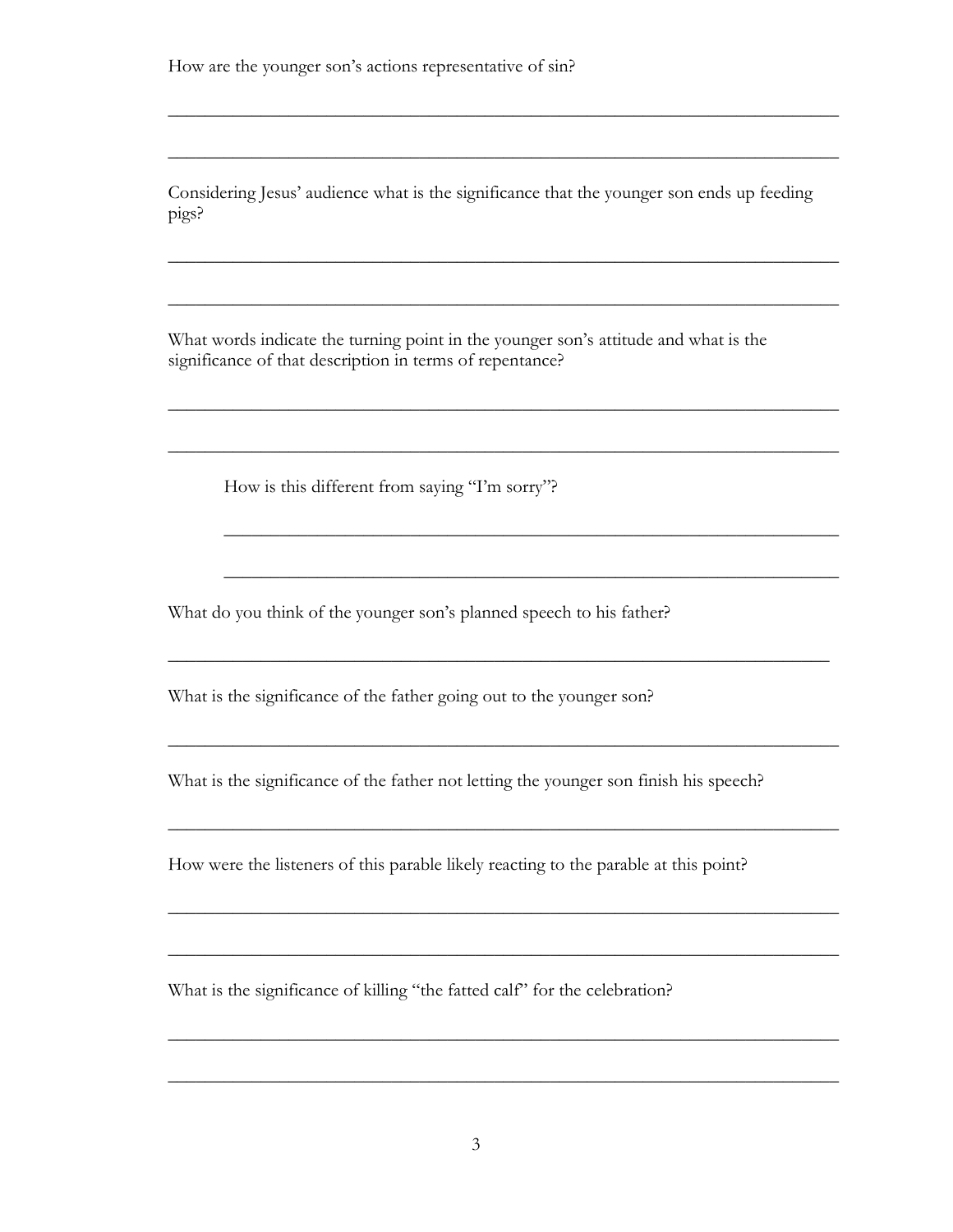Why is the elder son angry? What is his attitude toward his younger brother?

What is the elder son's attitude toward his father and his purpose in doing his work for his father?

 $\overline{\phantom{a}}$  , and the contract of the contract of the contract of the contract of the contract of the contract of the contract of the contract of the contract of the contract of the contract of the contract of the contrac

 $\overline{\phantom{a}}$  , and the contract of the contract of the contract of the contract of the contract of the contract of the contract of the contract of the contract of the contract of the contract of the contract of the contrac

 $\overline{\phantom{a}}$  , and the contract of the contract of the contract of the contract of the contract of the contract of the contract of the contract of the contract of the contract of the contract of the contract of the contrac

 $\overline{\phantom{a}}$  , and the contract of the contract of the contract of the contract of the contract of the contract of the contract of the contract of the contract of the contract of the contract of the contract of the contrac

How is the attitude described in **Psalm 1:1 – 2** differ from the elder son's attitude and what lesson is there for us in how we examine our walk in faith?

 $\overline{\phantom{a}}$  , and the contract of the contract of the contract of the contract of the contract of the contract of the contract of the contract of the contract of the contract of the contract of the contract of the contrac

 $\overline{\phantom{a}}$  , and the contract of the contract of the contract of the contract of the contract of the contract of the contract of the contract of the contract of the contract of the contract of the contract of the contrac

 $\overline{\phantom{a}}$  , and the contract of the contract of the contract of the contract of the contract of the contract of the contract of the contract of the contract of the contract of the contract of the contract of the contrac

 $\overline{\phantom{a}}$  , and the contract of the contract of the contract of the contract of the contract of the contract of the contract of the contract of the contract of the contract of the contract of the contract of the contrac

 $\overline{\phantom{a}}$  , and the contract of the contract of the contract of the contract of the contract of the contract of the contract of the contract of the contract of the contract of the contract of the contract of the contrac

How is the attitude of the elder brother like the attitude of the younger son before the younger son came to his senses?

How can we be like the elder brother to both non-believers and fellow Christians?

"If you are an "elder brother" you never know where you stand with God but you are very sure where others stand with God."

Dr. Timothy Keller

How does the father interact with the elder brother?

How is the father's attitude the same toward the younger son and elder son?

How do we recognize when we are being a younger son or an elder son and what do we do to be neither?

 $\overline{\phantom{a}}$  , and the contract of the contract of the contract of the contract of the contract of the contract of the contract of the contract of the contract of the contract of the contract of the contract of the contrac

 $\overline{\phantom{a}}$  , and the contract of the contract of the contract of the contract of the contract of the contract of the contract of the contract of the contract of the contract of the contract of the contract of the contrac

 $\overline{\phantom{a}}$  , and the contract of the contract of the contract of the contract of the contract of the contract of the contract of the contract of the contract of the contract of the contract of the contract of the contrac